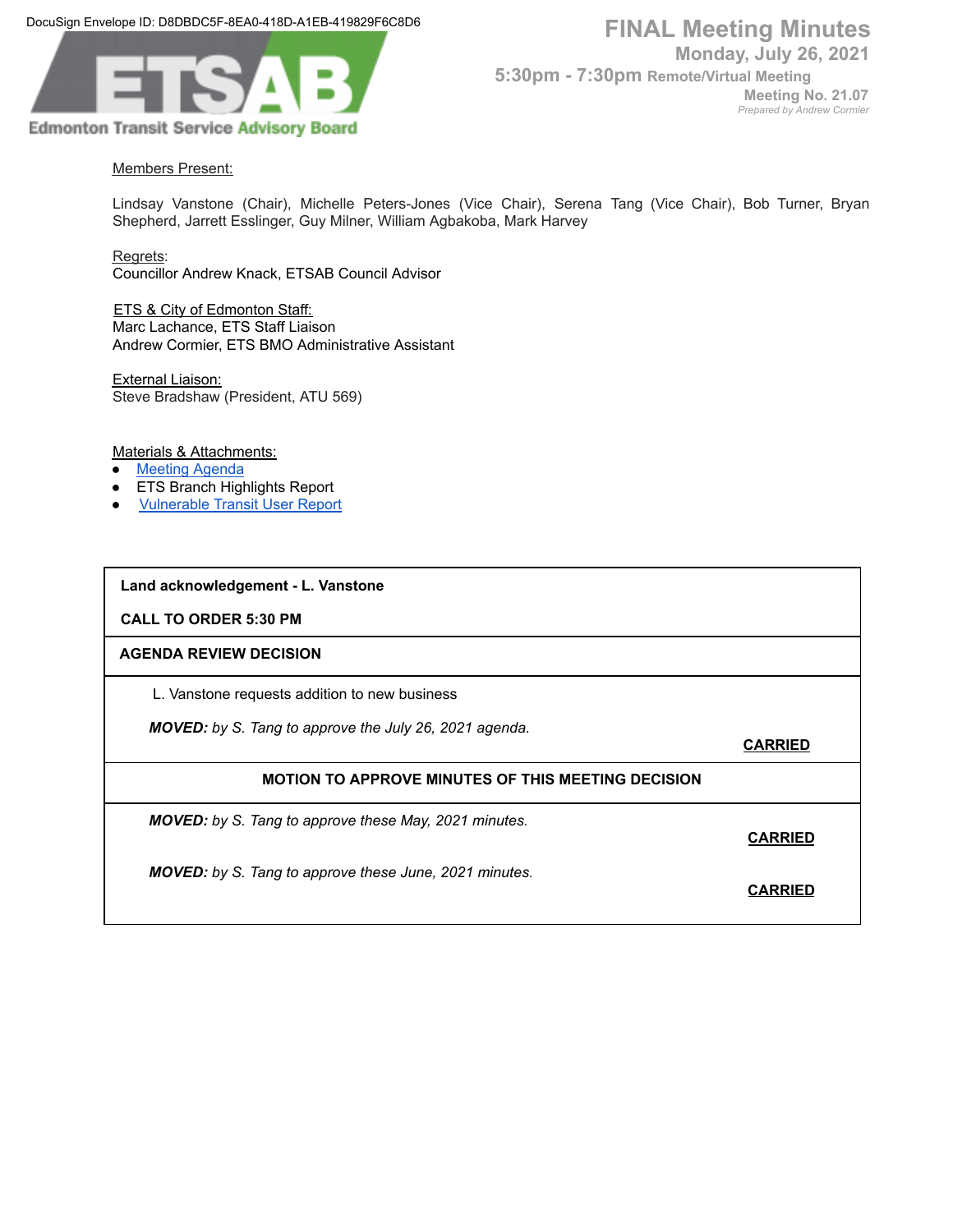**New Business/Updates:**

- **● CUTA Conference Application**
- **● Future ETSAB Board meetings (virtual and/or in person format)**
- **● Vulnerable Transit User Report to Urban Planning Committee Aug 10**

### **● CUTA Conference Application**

Lindsay Vanstone updates on ETSABs application to present at CUTA conference has been accepted by CUTA.

Further information pending from CUTA on format and other details.

ETSAB Board members asked to express interest in developing/delivering the presentation to let the ETSAB executive team know.

# **● Future ETSAB Board meetings (virtual and/or in person format)**

Council has extended the option for virtual board meetings, so we can determine how long we will continue like this, or adjust to in person, or some combination

- Discussion of ways to gather input after reflection by members
- Members raise varying comfort with in person meetings, including health needs requiring some members to remain virtual. Some members express preference for mixed to allow in person, but retain access for those who cannot attend
- Issue of technology for virtual hybrid meeting raised, Marc L highlights that Heritage room for example does not have technology potentially and an Edmonton Tower room may be an alternate
- Request by chair for Marc to review availability of rooms/technology
- Question raised of any potential requirements to meet in City Hall, or if there are any other restrictions. Example given of ETSAB meetings possibly needing to remain available to the public, so a meeting room must be accessible also
- Plan for August to remain virtual and September to be combination virtual and in person

### **● Vulnerable Transit User Report to Urban Planning Committee Aug 10**

Presentation about to go to Council and mostly prepared

- Report will be resent to members after the meeting to refresh it in members email feed
- Some media inquiries ongoing and being responded to by members

#### DocuSign Envelope ID: 5B72FCCC-D2C3-4568-8977-F49B015F0FC3

1 | Page

| <b>Sub Committee Updates</b>                                                                                               |             |
|----------------------------------------------------------------------------------------------------------------------------|-------------|
| <b>Safety and Security</b><br>$\bullet$                                                                                    |             |
| <b>Lead - MichellePeters-Jones</b><br>$\circ$                                                                              |             |
| Members<br>$\bigcap$<br><b>Sustainable and Equitable Funding Models</b><br>$\bullet$<br>Lead - Bob Turner<br>$\circ$       |             |
| <b>Members</b><br>$\circ$                                                                                                  |             |
| Discussion of setting up times for subcommittee meetings. Serena Tang to send an email/poll for potential meeting<br>times |             |
| <b>Safety and Security</b>                                                                                                 | L. Vanstone |
| M. P-J indicated that emails have been circulated to subcommittee members                                                  |             |
|                                                                                                                            |             |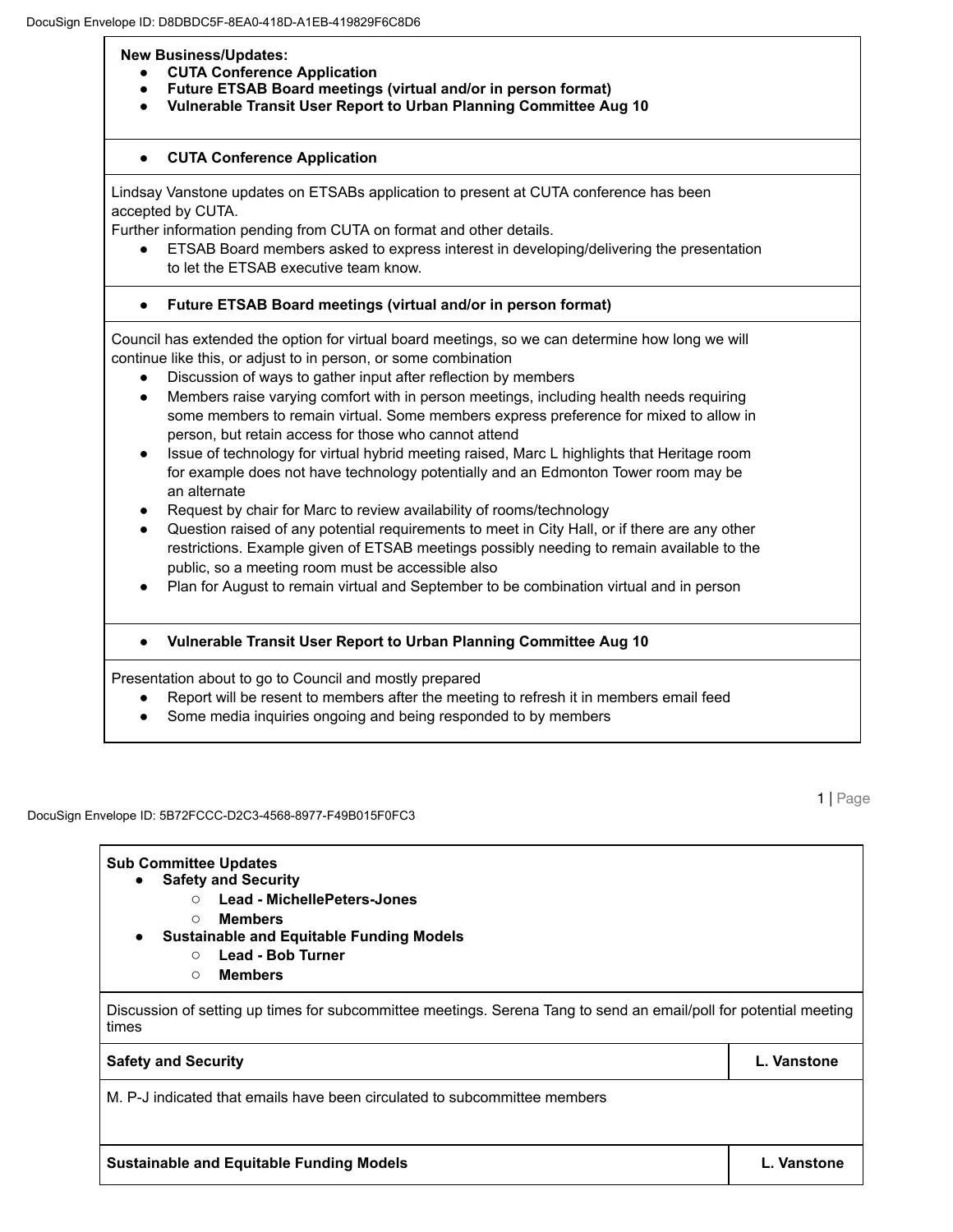B. Turner flags that Council has requested a report in January, will likely lead to some time pressures and work DocuSign Envelope ID: D8DBDC5F-8EA0-418D-A1EB-419829F6C8D6

should begin in August.

| Steve presents update<br>Ongoing negotiation, with additional mediation dates set<br>$\bullet$<br>Situation with City includes good relationship with Branch Manager, but also issues with higher levels<br>$\bullet$<br>ATU polled members regarding potential contracts without job protections; 91% indicated that they did<br>$\bullet$<br>not<br>Question from members regarding a potential "drop dead" or strike date and potential interaction with<br>$\bullet$<br>upcoming election; Steve advises that there is not a "date" and ATU hopes to reach an amenable<br>agreement<br><b>ETS Branch Highlights Report</b><br>Marc presents screen/Branch Highlights Report<br>Review of Ridership data including context on positive trends<br>List of LRT operations/Maintenance from Summer<br>$\bullet$<br>$\bullet$<br>buses without shield<br>Council Reports pending presented and requests for questions<br>$\bullet$<br>Question concerning Operators not wearing masks on buses and mixed signals to passengers<br>$\circ$<br>set ups for operators and issues for operators wearing masks all day at work<br>$\bullet$<br>creating units and installation<br>Bob Turner requests clarification regarding Sustainable Funding and Service Growth Council Report<br>$\bullet$<br>Marc L discussed that title in report tracker reflects original language from Council Motion<br>$\circ$<br>This report is the Administrative report, distinct from the accompanying ETSABreport<br>$\circ$<br>Serena T asks about on-demand issues, for example difficulty coordinating errands,<br>will ETS being reviewing times for On-Demand?<br>$\circ$<br>Marc L - Yes, On-Demand is a pilot, so many factors, including times will be reviewed<br>$\bullet$<br>to be aware of? Also Bus Rodeo?<br>Marc - Bus Rodeo cancelled, and I can review details regarding Heritage Festival<br>$\circ$<br>Mark - I feel like I have been seeing more "dead buses" on the road. Is there any info on that?<br>Marc - I will look into that and provide and update<br>Steve - I believe we don't have anything odd occurring<br>$\circ$<br><b>Councillor Emerging Issues Update</b><br>Councillor Knack absent today | <b>ATU 569</b>                                                                                                                                                                                                                                                                                                                                                                                                                                                                                                                                                                                                                        | S. Bradshaw |  |  |
|----------------------------------------------------------------------------------------------------------------------------------------------------------------------------------------------------------------------------------------------------------------------------------------------------------------------------------------------------------------------------------------------------------------------------------------------------------------------------------------------------------------------------------------------------------------------------------------------------------------------------------------------------------------------------------------------------------------------------------------------------------------------------------------------------------------------------------------------------------------------------------------------------------------------------------------------------------------------------------------------------------------------------------------------------------------------------------------------------------------------------------------------------------------------------------------------------------------------------------------------------------------------------------------------------------------------------------------------------------------------------------------------------------------------------------------------------------------------------------------------------------------------------------------------------------------------------------------------------------------------------------------------------------------------------------------------------------------------------------------------------------------------------------------------------------------------------------------------------------------------------------------------------------------------------------------------------------------------------------------------------------------------------------------------------------------------------------------------------------------------------------------------------------------------------------------------------------------|---------------------------------------------------------------------------------------------------------------------------------------------------------------------------------------------------------------------------------------------------------------------------------------------------------------------------------------------------------------------------------------------------------------------------------------------------------------------------------------------------------------------------------------------------------------------------------------------------------------------------------------|-------------|--|--|
|                                                                                                                                                                                                                                                                                                                                                                                                                                                                                                                                                                                                                                                                                                                                                                                                                                                                                                                                                                                                                                                                                                                                                                                                                                                                                                                                                                                                                                                                                                                                                                                                                                                                                                                                                                                                                                                                                                                                                                                                                                                                                                                                                                                                                |                                                                                                                                                                                                                                                                                                                                                                                                                                                                                                                                                                                                                                       |             |  |  |
|                                                                                                                                                                                                                                                                                                                                                                                                                                                                                                                                                                                                                                                                                                                                                                                                                                                                                                                                                                                                                                                                                                                                                                                                                                                                                                                                                                                                                                                                                                                                                                                                                                                                                                                                                                                                                                                                                                                                                                                                                                                                                                                                                                                                                |                                                                                                                                                                                                                                                                                                                                                                                                                                                                                                                                                                                                                                       | M. Lachance |  |  |
|                                                                                                                                                                                                                                                                                                                                                                                                                                                                                                                                                                                                                                                                                                                                                                                                                                                                                                                                                                                                                                                                                                                                                                                                                                                                                                                                                                                                                                                                                                                                                                                                                                                                                                                                                                                                                                                                                                                                                                                                                                                                                                                                                                                                                | Mask s will not be required for operators behind a shield, but will be for DATS/other vehicle types or<br>Steve B flags that Union and City requested exception for operators given the safety of vehicle<br>Steve raises that AC units are mainly for operator compartment, not full buses and further raises the<br>technical issues the units sometimes face. Additionally raises issues based on contractor decisions in<br>Jarret E - Is ETS providing service for Heritage Days and are there changes or adjustments for people<br>Steve - regarding Heritage, two areas will not have Heritage service, one of them being NAIT |             |  |  |
|                                                                                                                                                                                                                                                                                                                                                                                                                                                                                                                                                                                                                                                                                                                                                                                                                                                                                                                                                                                                                                                                                                                                                                                                                                                                                                                                                                                                                                                                                                                                                                                                                                                                                                                                                                                                                                                                                                                                                                                                                                                                                                                                                                                                                |                                                                                                                                                                                                                                                                                                                                                                                                                                                                                                                                                                                                                                       | A. Knack    |  |  |
|                                                                                                                                                                                                                                                                                                                                                                                                                                                                                                                                                                                                                                                                                                                                                                                                                                                                                                                                                                                                                                                                                                                                                                                                                                                                                                                                                                                                                                                                                                                                                                                                                                                                                                                                                                                                                                                                                                                                                                                                                                                                                                                                                                                                                |                                                                                                                                                                                                                                                                                                                                                                                                                                                                                                                                                                                                                                       |             |  |  |
| <b>Edmonton Arts Council - EAC</b>                                                                                                                                                                                                                                                                                                                                                                                                                                                                                                                                                                                                                                                                                                                                                                                                                                                                                                                                                                                                                                                                                                                                                                                                                                                                                                                                                                                                                                                                                                                                                                                                                                                                                                                                                                                                                                                                                                                                                                                                                                                                                                                                                                             |                                                                                                                                                                                                                                                                                                                                                                                                                                                                                                                                                                                                                                       | S. Tang     |  |  |